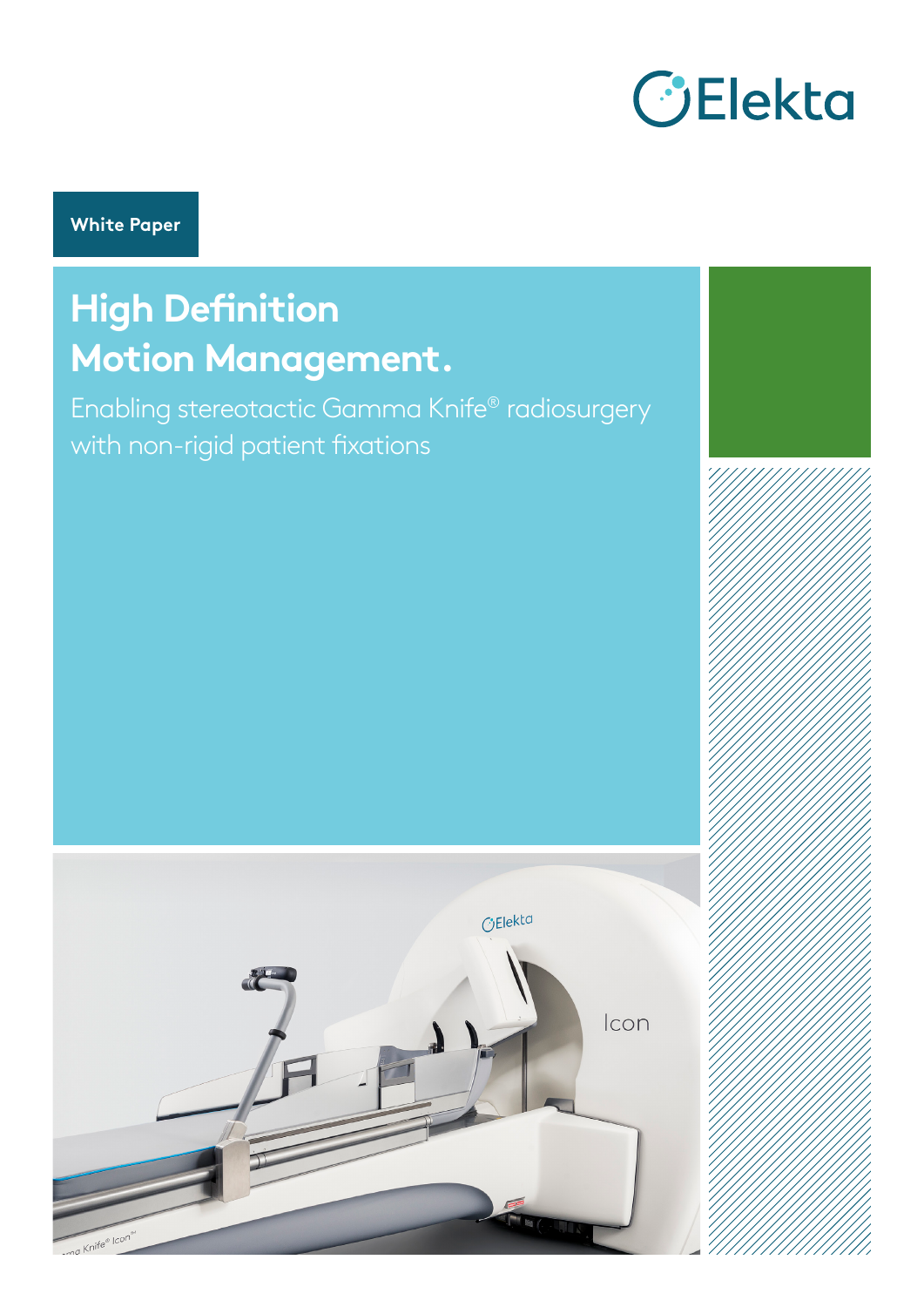

**Figure 1.**  The HDMM system





**Figure 2.**  HDMM arm with the infrared stereoscopic camera stowed away and folded up.

# **Introduction**

In this paper, a real-time patient tracking system for Leksell Gamma Knife® Icon™ is analyzed. This system monitors patient movements with submillimeter accuracy in 3D and enables the use of non-rigid fixations, while keeping high treatment accuracy and confidence.

# **System description**

The High Definition Motion Management (HDMM) system consists of an infrared stereoscopic camera, a set of reference markers, and a patient marker. The system continuously tracks patient movement during treatment with non-rigid fixations. If large movements are detected, sources are moved to an **off** position and the operator is alerted. A gating function resumes the treatment if the patient returns to treatment position within a specified time. Otherwise, the treatment is paused and the operator can resume the treatment.

The infrared camera is mounted onto an arm on the couch. This arm can be folded up when the HDMM system is used and folded down to stow away the camera when not in use (see FIgure 2).

A number of markers attached to the mask adapter are tracked at a frequency of 20Hz (see FIgure 3). These markers define a reference coordinate system in which patient movements are measured. The reference system is necessary to reduce noise and any effect of camera movements. Patient movement is presented as a graph that is updated in real time (see Figure 4).



**Figure 3.**  The mask adapter the integrated markers are highlighted with blue circles.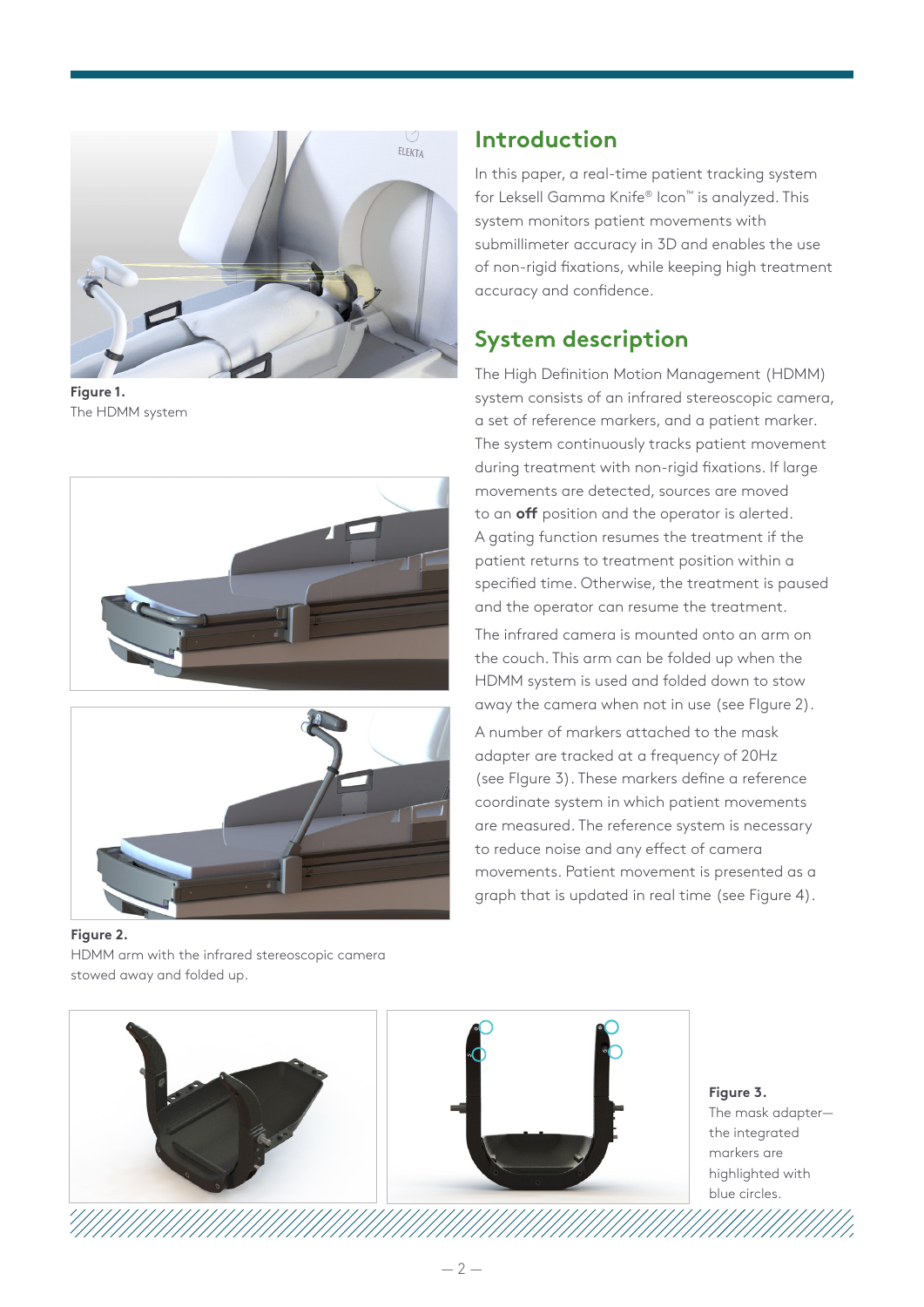The patient marker is attached to patient's nose with adhesive (see FIgure 5). The patient is immobilized with a thermoplastic mask over the face. To gain access to the nose, the mask has a nose opening, sufficiently large to reduce any influence of the mask on nose movements.

# **Accuracy**

The accuracy of the method was studied by moving the patient marker, positioned as on a patient's head during a treatment, in steps of 0.1 mm. The position was controlled by an independent measuring device with a guaranteed accuracy of 0.01 mm and compared with the movement measured by the camera. The result is shown in Figure 6.

Figure 6 shows that the patient can be tracked with an accuracy of 0.1 mm, or better in ideal conditions. The accuracy may become 0.15 mm when including disturbances, e.g., those caused by couch movements and vibrations of HDMM arm.1

# **Correlation between nose and target movement**

Using nose movements as an approximation of target movements assumes that nose movements are well correlated with, and have larger amplitude than, target movements. This hypothesis has been investigated in a prospective clinical study performed at Princess Margaret Cancer Centre.<sup>2</sup> In this study, patients were tracked using both this HDMM system and Cone Beam CT (CBCT). The movement of the target inside the skull was calculated in CBCT images taken before and after fractions and compared to HDMM measurements of nose movements. The study concluded that the movements detected with the HDMM system and CBCT correlate well and that these movements are generally larger than or equal to actual target movements.

## **Summary**

Investigations show that tracking the movements of a patient's nose using an infrared stereoscopic camera is a feasible HDMM method to track submillimeter target movements during Gamma Knife® radiosurgery with mask immobilization.



#### **Figure 4.**

HDMM GUI. The red line marks the user-defined movement allowed.



**Figure 5.**  Patient with marker in mask adapter.



#### **Figure 6.**

The plot shows the 0.1 mm steps measured with the HDMM system. The 0.1 mm steps can be clearly distinguished in the plot.